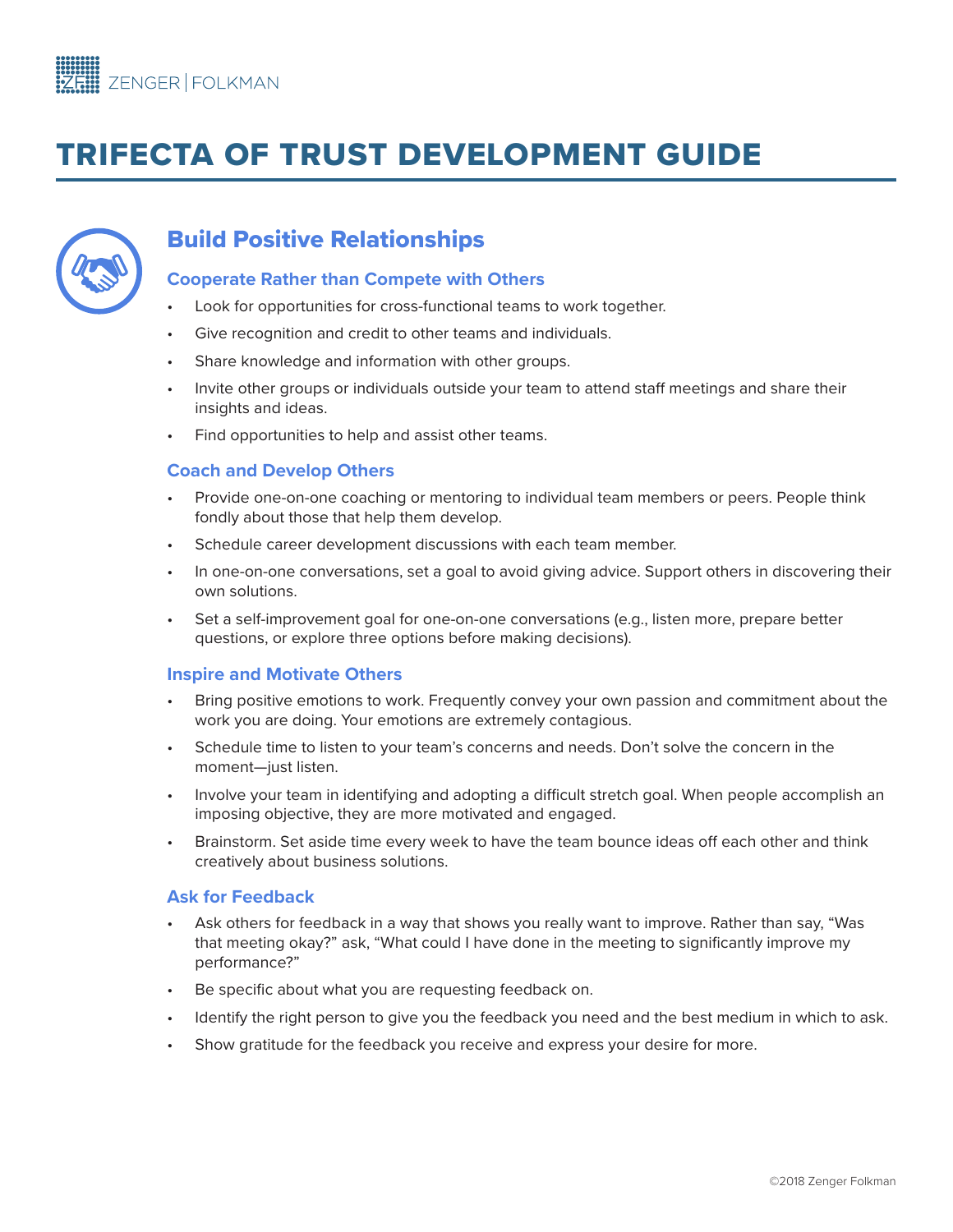

# Exercise Expertise and Good Judgement

## **Be a Role Model and Walk Your Talk**

- Keep commitments. Keep track of commitments you make to others. Often people agree to do something with good intentions but forget their commitment.
- Ask for and act on feedback. Leaders who are able to effectively receive feedback are perceived as role models for their team.
- Walk the talk. Look for opportunities to be a good example and a role model. Put forth extra effort. Be an example of the behaviors you would like others to demonstrate.

#### **Anticipate Problems**

- Think about what could go wrong with your plan. Once you recognize potential problems look for how they can be avoided or quickly identified.
- Monitor your progress and regularly check if milestones are achieved. When you are busy executing it is easy to lose track of the time and the expected completion date.
- Initiate change early. Look for and identify situations where change is needed. The ability to identify critical changes is an essential skill to effectively anticipate problems.
- Look for patterns. Learn to spot new problems and recognize trends. Keep well informed by regularly reading and listening to others who are monitoring these trends.

#### **Connect Your Work to the Vision and Direction**

- Link the vision to individual jobs and everyone's current reality. Help people understand the connection between their individual job, organizational goals and objectives, and the strategic direction of the organization.
- Take the time to help people understand how their work contributes to broader business objectives and links to the strategy and vision. This will let them see how their work impacts the bottom line.
- Fire quickly, but after you have aimed properly. The phrase, "Ready, Fire, Aim" describes a person who is quick to act but not clear about the overall strategy and direction of the organization. Those who act quickly need to very clear about where they are going and why.

#### **Keep Others Informed**

- Set a goal to begin every meeting with an update on goals and progress on objectives.
- Create an open-door policy. Ask your team if they feel they can approach management at any time.
- Communicate more in the midst of uncertainty. Keep others informed when ambiguity is encountered.
- Begin by asking yourself, "What would I want to know or learn more about if I were sitting in the audience?" and, "What are their biggest concerns as it pertains to this matter?" Be sure to speak to those issues.
- Establish a communication schedule. Most people fail to communicate important information because they assume others already know.